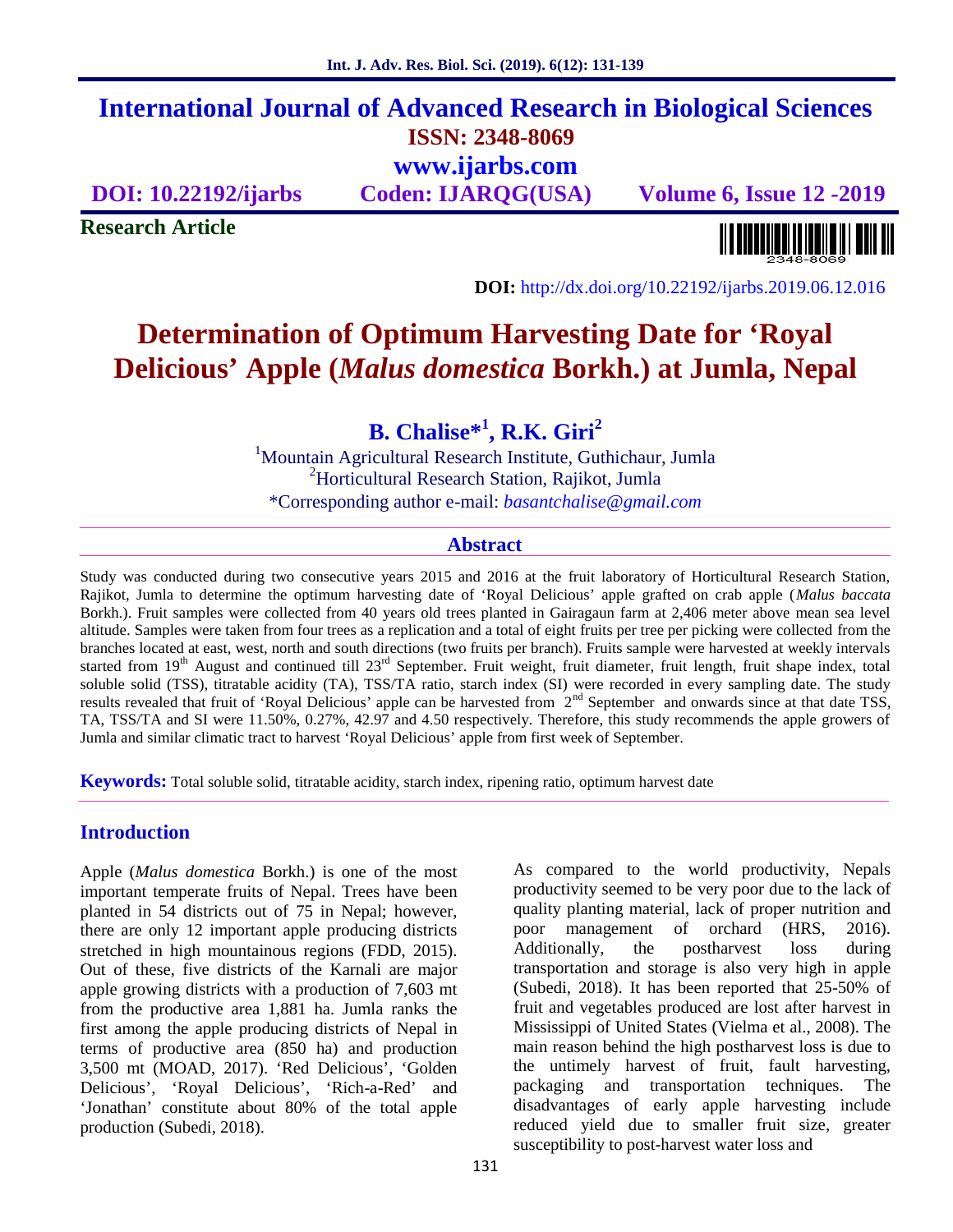even the inability to produce sensory trait required by the consumer, especially due to the low sugar content and low production of aromatic compounds (De Castro et al., 2007). The harvest of fruits after the optimum maturity stage also favors the occurrence of low sensorial quality due to the loss of crispness and juiciness and excessively high sugar/ acidity ratio (Watkins et al., 2005).

Determining the optimum harvesting date plays a pivotal role in maintaining the postharvest quality as well as prolonging the storage period of apple fruits. The quality of fruits cannot be improved after the harvest since it is determined at the harvesting time in the tree. In addition, the harvesting time also influences important characteristics that define the commercial value of fruits such as size and peel color (Plotto et al., 1995). The quality of fruits depends on the optimum harvesting time and appropriate storage condition during the postharvest period (Streif, 1996; Vielma et al., 2008). To ensure the highest quality at the end of long-term storage, apples fruits must be harvested when mature but not yet fully ripe stage (De Long et al., 1999; Rutkowski et al., 2008). When immature apples are harvested, they do not develop their full ripeness after storage, which leads to a small size, poor fruit color, sour and starchy flavor and a weak aroma. They are also more susceptible to scald, bitter-pit and internal breakdown. Mass reduction by water loss is also greater in apples picked earlier because the cuticle is not completely formed at this moment (Juan et al., 1999; Zerbini et al., 2003). Unlike this, apples harvested when over-mature are vulnerable to mechanical injury and disease, and sensitive to low temperature breakdown or watercore (Haribar et al., 1996). All these physiological processes take place even under optimum conditions, which complicates storage (Braun et al., 1995; Ingle et al., 2000).

This study was carried out with an objective of assessing the quality of 'Royal Delicious' apple fruit picked at different dates. This study aims to develop decision support system in favor of apple growers to pick the fruits at optimum date and store them for further use. It is hoped that finding of this study will be highly supportive to the apple growers of Jumla as well as other areas having the similar climatic tract of Nepal.

## **Materials and Methods**

#### **Study site**

The study was conducted at the fruit laboratory of Horticultural Research Station, Rajikot, Jumla. Samples were collected from 'Royal Delicious' apple tree of 40 years old planted in Gairagaun farm which is located at  $29.26^{\circ}$  North latitude to  $82.17^{\circ}$  East longitude with 2,406 meter altitude above mean sea level (HRS, 2016). The mean pH, organic matter (%), nitrogen (%, N), phosphorous (mg/kg soil,  $P_2O_5$ ) and potassium (mg/kg soil,  $K_2O$ ) content of the soil was 5.64, 5.0, 0.18, 28.93, and 195 respectively (HRS, 2016). The climatic data of the study site is given in Annex 1.

| Annex 1. Mean monthly climatic data of the study site in 2015/2016 |  |
|--------------------------------------------------------------------|--|
|--------------------------------------------------------------------|--|

| Year    | <b>Month</b> | <b>Maximum</b><br><b>Temperature</b><br>$(^0C)$ | <b>Minimum</b><br><b>Temperature</b><br>$(^0C)$ | <b>Relative</b><br><b>Humidity</b><br>(%) | <b>Total</b><br><b>Rainfall</b><br>(mm) |
|---------|--------------|-------------------------------------------------|-------------------------------------------------|-------------------------------------------|-----------------------------------------|
|         | July         | 24.01                                           | 15.08                                           | 75.29                                     | 111.00                                  |
|         | August       | 24.68                                           | 15.56                                           | 78.32                                     | 117.70                                  |
|         | September    | 27.18                                           | 11.98                                           | 67.59                                     | 29.60                                   |
| 2015    | October      | 23.07                                           | 4.64                                            | 62.96                                     | 34.30                                   |
|         | November     | 20.19                                           | $-0.20$                                         | 55.91                                     | 6.80                                    |
|         | December     | 16.25                                           | $-4.23$                                         | 56.16                                     | 0.00                                    |
|         | January      | 13.11                                           | $-4.51$                                         | 58.76                                     | 26.90                                   |
|         | February     | 17.79                                           | $-1.40$                                         | 54.55                                     | 30.80                                   |
|         | March        | 20.05                                           | 3.24                                            | 57.09                                     | 40.10                                   |
| 2016    | April        | 24.96                                           | 5.93                                            | 52.98                                     | 11.10                                   |
|         | May          | 24.80                                           | 9.75                                            | 63.18                                     | 55.80                                   |
|         | June         | 27.66                                           | 15.44                                           | 64.75                                     | 48.30                                   |
| Average |              | 21.98                                           | 5.94                                            | 62.29                                     | 42.70                                   |

Source: Meteorological field office, Jumla, 2016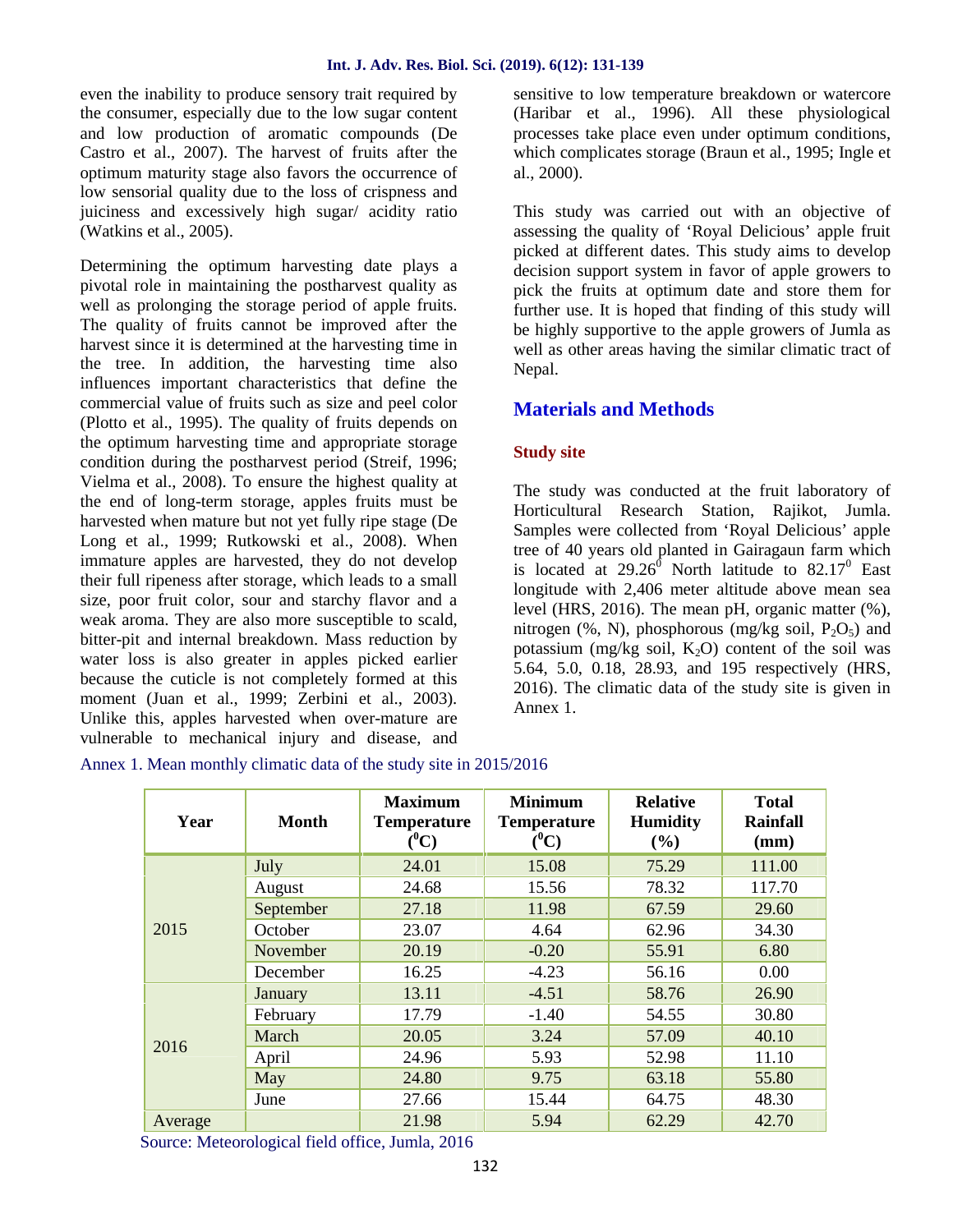#### **Treatments and experimental design**

There were six harvesting dates namely, D1 for  $19<sup>th</sup>$ August harvest, D2 for  $26<sup>th</sup>$  August harvest, D3 for  $2<sup>nd</sup>$ September harvest, D4 for  $9<sup>th</sup>$  September harvest, D5 for  $16<sup>th</sup>$  September harvest and D6 for  $23<sup>rd</sup>$  September harvest. This study was designed on the basis of the farmers' experience on harvesting time of 'Royal Delicious' apple which was about one week before and continued for 36 days at one week intervals. Treatments were arranged in randomized complete block design (RCBD) where four trees were considered as four replications (single tree as a single replication). In each replication each date of harvest was considered as single plot. The total number of plots i.e. date of harvest in each replication (single tree) was six.

#### **Plant materials**

The color of ripe fruit is red. Fruit is sweeter like 'Red Delicious' apple. Fruit samples were taken from 40 years old 'Royal Delicious' apple grafted onto crab apple (*Malus baccata* Borkh,) which were introduced from India (HRS, 2016). Trees were supplied with the optimum amount of chemical fertilizers and manures. Cultural practices like mulching, weeding, control of insect pest and diseases were done as per the recommendations.

#### **Sampling and fruit analysis**

During 2015 and 2016, fruit samples were taken from four trees as a replication and a total of eight fruit per tree were picked from the branches located at east, west, north and south directions (two fruits per branch). Fruit were harvested at weekly intervals started from  $19<sup>th</sup>$  August and continued till  $23<sup>rd</sup>$ September.

Fruit juice was extracted with apple juicer. After extracting and straining the juice, TSS was observed by placing a single drop of juice in prism of the analog hand refractometer. Similarly, titratable acidity was determined by titrating 10 ml juice of 'Royal Delicious' apple fruit with standard solution of sodium hydroxide (0.1 N). TSS/TA (ripening ratio) was calculated with the formula TSS/TA (Sadler and Murphy, 2010).

$$
TA\% = N \times V_1 \times 67 \times 100
$$

$$
\rm V_2 \times 1000
$$

Where:

N= Normality of titrant, usually NaOH (mEq/ml)  $V_1$ = Volume of titrant (ml)  $67$  = Equivalent weight of malic acid (mg/mEq)  $V_2$  = Volume of sample (ml)  $1000 =$  Factor relating milligrams to grams  $(mg/g)$  $(1/10 = 100/1000)$ 

Starch patterns were prepared by dipping half part of the fruit for 30 seconds into a solution of 1 g potassium iodide plus 0.25 g iodine in 100 ml distilled water (Beattie and Wild, 1973). The starch patterns which indicated the relative amount of starch and sugar scored on a scale of 0-6 (Smith et al., 1979).

#### **Data collection and statistical analysis**

Data on fruit weight, fruit diameter, fruit length, fruit shape index, total soluble solid (TSS), titratable acidity (TA), TSS/TA and starch index (SI) was recorded during the laboratory analysis on different dates. Observed data were analyzed using MS-Excel (Microsoft Excel.2010) and MSTAT-C package (Version 1.3). Means were separated with Duncan's Multiple Range Test (DMRT) at 5% level of significance (Gomez and Gomez, 1984).

### **Results and Discussion**

#### **A. Physical parameters**

#### **Fruit size**

'Royal Delicious' apple fruits were analyzed for fruit size in each picking dates from  $19<sup>th</sup>$  August to  $23<sup>rd</sup>$ September at each 7 days intervals. Fruit weight, fruit diameter and fruit length were statistically non significant on different harvest dates. The fruit weight harvested on different dates was non-significantly varied from 99.75 g on 9<sup>th</sup> September to 128.80 g on  $26<sup>th</sup>$  August harvesting with 112.17 g mean value. Similarly, fruit diameter was also non-significantly ranged from 5.86 cm on  $9<sup>th</sup>$  September to 6.50 cm on  $26<sup>th</sup>$  August harvesting with 6.15 cm mean diameter. The length of fruit also non-significantly differed from 5.00 cm harvested on 9<sup>th</sup> September to 5.47 cm on  $16<sup>th</sup>$ September harvesting where the mean fruit length was 5.26 cm (Table 1).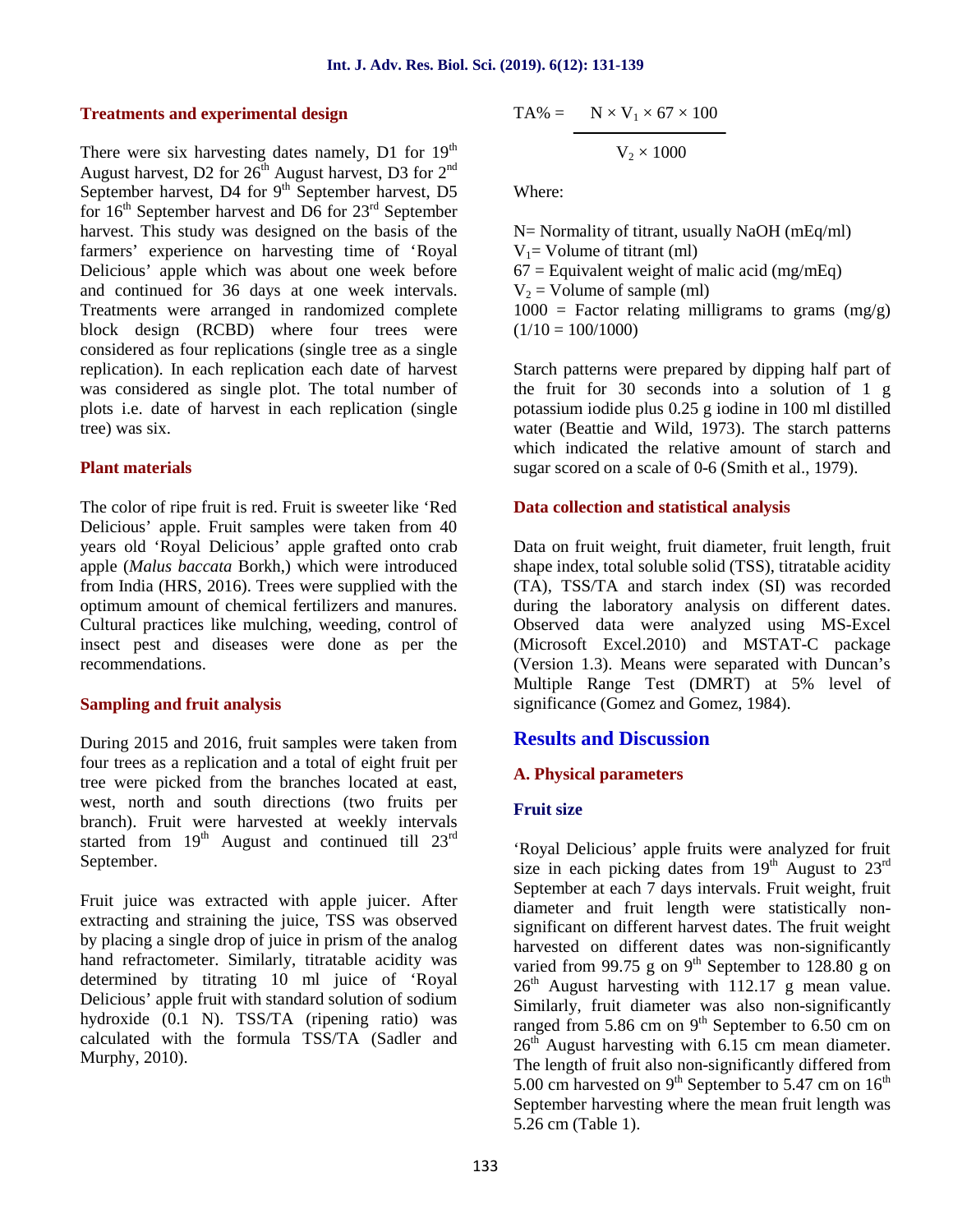#### **Int. J. Adv. Res. Biol. Sci. (2019). 6(12): 131-139**

| <b>Harvest dates</b> | Fruit weight (g) | Fruit diameter (cm) | Fruit length (cm) |
|----------------------|------------------|---------------------|-------------------|
| $19th$ August        | 102.00           | 6.06                | 5.29              |
| $26th$ August        | 128.80           | 6.50                | 5.46              |
| $2nd$ September      | 111.30           | 6.10                | 5.12              |
| $9th$ September      | 99.75            | 5.86                | 5.00              |
| $16th$ September     | 124.50           | 6.42                | 5.47              |
| $23rd$ September     | 106.80           | 5.92                | 5.20              |
| <b>GM</b>            | 112.17           | 6.15                | 5.26              |
| $CV\%$               | 13.34            | 7.12                | 5.70              |
| F test               | <b>NS</b>        | <b>NS</b>           | <b>NS</b>         |
| CD (P 0.05)          | 22.55            | 0.66                | 0.45              |
| $SEm+$               | 7.48             | 0.22                | 0.15              |

Table 1. Effects of harvesting dates on fruit weight, fruit diameter and fruit length of 'Royal Delicious' apple at HRS, Rajikot, Jumla during 2015 and 2016

 $SEM\pm$  = Standard error of mean difference, CV = Coefficient of variation, CD (P 0.05) = Critical difference at probability value 0.05,  $GM = Grand$  mean,  $NS = Non-significant$ 

The size of the 'Royal Delicious' apple harvested on different dates showed non-significant difference. Minor differences in the size could be due to the number of fruits retained in the trees. Higher the number of fruits retained in the tree, lower will be the size of fruit. Moreover, better soil nutrition of orchard tree can also affects the size of fruits. Tree supplied with optimum soil nutrient can produce good sized fruits.

#### **Fruit shape index**

Fruit shape index is the ratio of fruit length to the diameter which implies the shape of the fruit. The fruit shape index was non-significantly varied from 0.84 to 0.88 with the mean index 0.86. In every harvesting date, fruit have slightly higher diameter as compared to the length. Thus it can be concluded that the shape of fruit of 'Royal Delicious' fruit is oblong which is more or less round (Table 2).

Table 2. Fruit shape index of 'Royal Delicious' apple harvested on different dates at HRS, Rajikot, Jumla during 2015 and 2016

| <b>Harvest dates</b> | <b>Fruit shape index</b> |
|----------------------|--------------------------|
| $19th$ August        | 0.88                     |
| $26th$ August        | 0.84                     |
| $2nd$ September      | 0.84                     |
| $9th$ September      | 0.85                     |
| $16th$ September     | 0.85                     |
| $23th$ September     | 0.88                     |
| <b>GM</b>            | 0.86                     |
| $CV\%$               | 5.61                     |
| F test               | <b>NS</b>                |
| CD (P 0.05)          | 0.07                     |
| $SEm+$               | 0.02                     |

 $SEM\pm$  = Standard error of mean difference, CV = Coefficient of variation, CD (P 0.05) = Critical difference at probability value  $0.05$ ,  $GM = Grand$  mean,  $NS = Non-significant$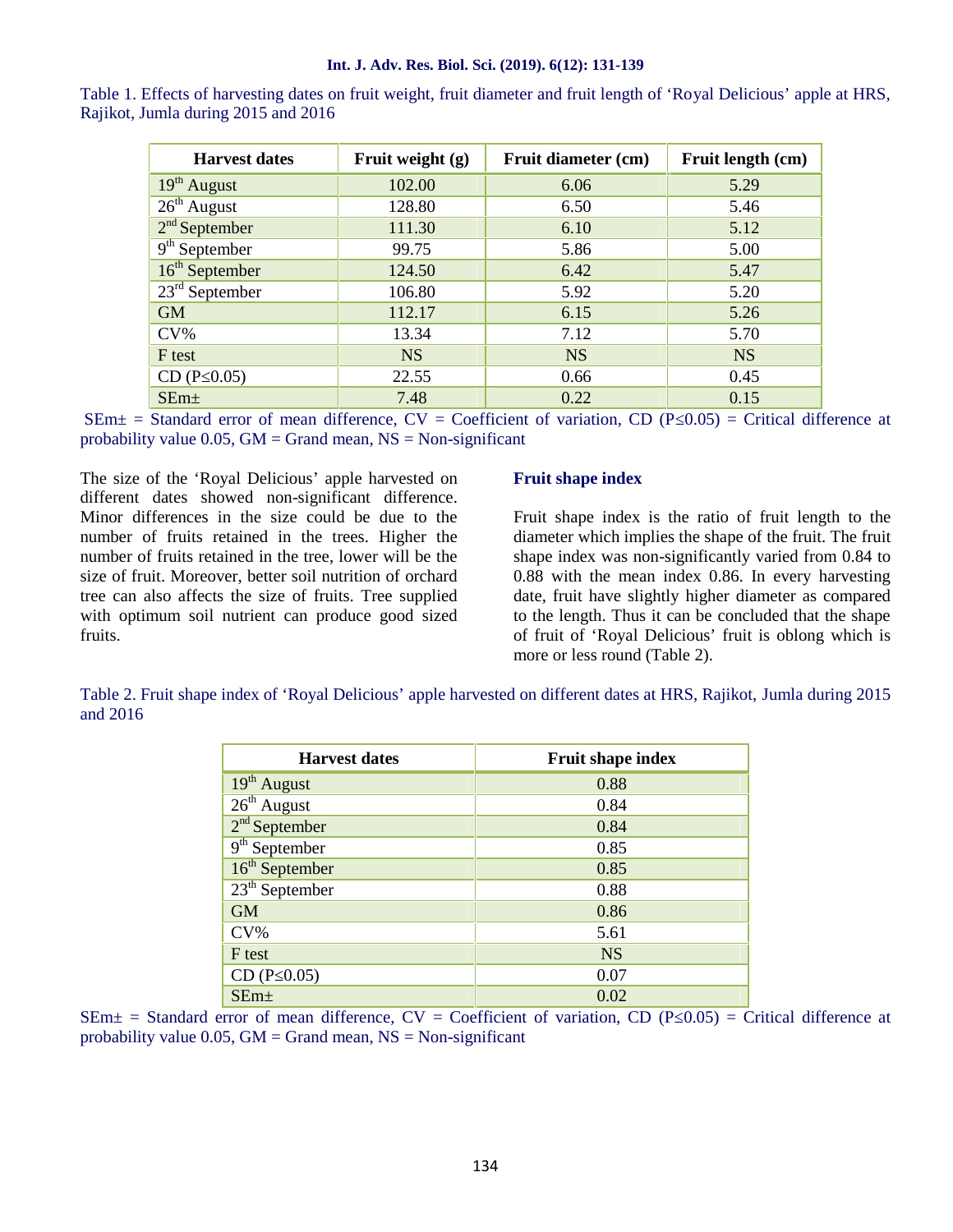#### **Juice content**

Fruits were analyzed for juice content in each picking dates from  $19^{th}$  August to  $23^{rd}$  September at each  $\frac{8}{7}$ days intervals. The juice content in the fruit was nonsignificant on different harvest dates. Non-

significantly the highest juice content (54.86%) was observed on fruit harvested on 23rd of September followed by  $16<sup>th</sup>$  September (53.00%) whereas the lowest juice content  $(45.31\%)$  was recorded on  $19<sup>th</sup>$ August harvest (Table 3).

Table 3. Juice content (%) of 'Royal Delicious' apple fruits harvested on different dates at HRS, Rajikot, Jumla during 2015 and 2016

| <b>Harvest dates</b>      | Juice %   |
|---------------------------|-----------|
| 19 <sup>th</sup> August   | 45.31     |
| $26th$ August             | 50.97     |
| $2nd$ September           | 51.00     |
| 9 <sup>th</sup> September | 52.00     |
| $16th$ September          | 53.00     |
| $23th$ September          | 54.86     |
| <b>GM</b>                 | 51.19     |
| $CV\%$                    | 7.46      |
| F test                    | <b>NS</b> |
| CD (P 0.05)               | 5.76      |
| $SEm+$                    | 1.91      |

 $SEm\pm$  = Standard error of mean difference,  $CV = Coefficient$  of variation,  $CD$  (P 0.05) = Critical difference at probability value  $0.05$ ,  $GM = Grand$  mean,  $NS = Non-significant$ 

The trend of juice content in fruits was increasing with advancement of fruit maturity due to the breakdown of insoluble polysaccharides into a more soluble form by the enzymatic activity (Ng et al., 2013). In the present study, the juice content was lower in initial observation as compared to the later dates. Total increment in the juice content of fruit from first observation (19<sup>th</sup> August) to the final observation (23<sup>rd</sup>) September) was 9.25% (Table 3).

#### **B. Chemical parameters**

'Royal Delicious' apple fruits were analyzed for TSS, TA and TSS/TA ratio from  $19<sup>th</sup>$  August to  $23<sup>rd</sup>$ September at each 7 days interval. Results showed highly significant difference on these parameters. The increase in TSS could be attributed to the breakdown of starch into sugars (Kvikliene and Valiuskaite, 2009). Since, TSS percentage was a function of total dissolved solids and moisture content of the fruit, the increase in TSS could be due to the concentration of soluble solids in moisture loss (Farooq and Khan, 2012).

#### **Total soluble solids**

The TSS of apples and other fruits is an important quality factor which determines the fruit taste (TSS/TA ratio) (Weibel et al., 2004). TSS content of 'Royal Delicious' apple fruit showed the increasing trend. The TSS content of fruit was significantly affected by harvest date. Significantly the highest TSS  $(13.02\%)$  was recorded on  $23<sup>rd</sup>$  September harvesting whereas, the lowest value (8.52%) was observed on  $19<sup>th</sup>$  August harvesting (Table 4). During the 36 days period, the TSS increased from 8.52% to 13.02% i.e. total increment was 4.52%. This increase in TSS is due to the breakdown of insoluble polysaccharides into a more soluble form by the enzymatic activity (Ng et al., 2013).

In a study made by Baumann (1994) reported that soluble solid showed little difference just before optimum harvesting date in 'Janagold' apple. Similar results have been reported by Argenta et al. (1995). He observed that at optimum harvesting date, there were variations in the internal indices among orchards and seasons and found that the TSS increased to a greater extent in apples as the picking time delayed. The preference of consumers for apples positively correlated with the soluble solid content, with rejection of apple fruits with its level below 12% (Harker et al., 2008).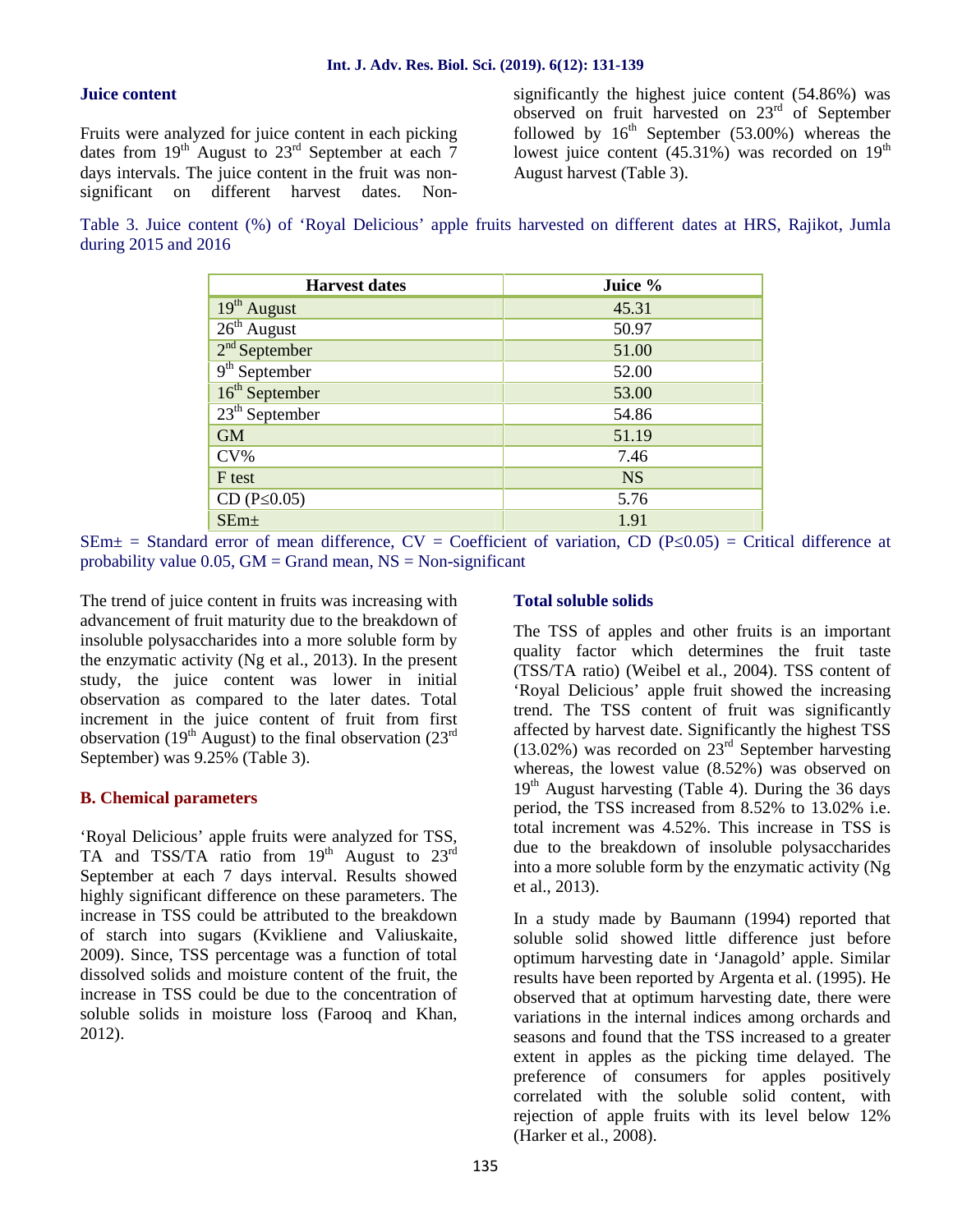#### **Titratable acidity**

Unlike sugars, the concentrations of organic acids decrease with the advancement of ripening resulting decreased TA in ripe fruit. TA content of late harvested fruit was lower than those harvested at an earlier date. Significantly the highest acidity (0.30%) was observed on the  $19<sup>th</sup>$  August harvesting followed by 26<sup>th</sup> August (0.29%), 2<sup>nd</sup> September (0.27%), 9<sup>th</sup> September  $(0.23\%)$  and  $16^{\text{th}}$  September  $(0.22\%)$ respectively. The lowest acidity (0.21%) was recorded on  $23<sup>rd</sup>$  September harvesting (Table 4).

#### **TSS/TA (Ripening ratio)**

With the advancement of ripening, the ripening ratio showed ever increasing trend. Ripening ratio was statistically significant on different harvesting dates. Significantly the highest ratio (61.81) was recorded on  $23<sup>rd</sup>$  September harvesting which was followed by  $16<sup>th</sup>$ September harvesting  $(56.85)$ , 9<sup>th</sup> September (51.83),  $2<sup>nd</sup>$  September (42.97) and  $26<sup>th</sup>$  August (37.64). The lowest ratio  $(28.17)$  was observed on  $19<sup>th</sup>$  August harvesting (Table 4).

Ripening involves structural and chemical modifications of fruit composition, resulting from processes like transformation of chloroplasts into chromoplasts, loss of chlorophyll and accumulation of carotenoids, softening of the tissue and changes in acids and sugars metabolism (Goldschmidt, 1980; Brady, 1987). Wilcke, (2002) and Quartin, (2004) as cited by Icka and Damo (2014) reported that in the harvest time the ratio of TSS/TA should be between 15 and 20. In the present study the TSS/TA ratio was 28.17 on  $19<sup>th</sup>$  August (1<sup>st</sup> date of harvest) and 61.81 on  $23<sup>rd</sup>$  September (final date of harvest). During that time the total increment in TSS/TA ratio was 33.64.

Table 4. Total soluble solid, titratable acidity and ripening ratio of 'Royal Delicious' apple harvested on different dates at HRS, Rajikot, Jumla during 2015 and 2016

| <b>Harvest dates</b>    | TSS%                | TA%               | <b>Ripening ratio</b> |
|-------------------------|---------------------|-------------------|-----------------------|
| 19 <sup>th</sup> August | $8.52^e$            | $0.30^{\rm a}$    | 28.17 <sup>f</sup>    |
| $26th$ August           | 11.00 <sup>d</sup>  | $0.29^{b}$        | $37.64^e$             |
| $2nd$ September         | 11.50 <sup>cd</sup> | $0.27^{\circ}$    | 42.97 <sup>d</sup>    |
| $9th$ September         | $12.00^{bc}$        | $0.23^d$          | $51.83^c$             |
| $16th$ September        | $12.60^{ab}$        | $0.22^e$          | $56.85^{b}$           |
| $23th$ September        | $13.02^a$           | 0.21 <sup>f</sup> | 61.81 <sup>a</sup>    |
| <b>GM</b>               | 11.44               | 0.25              | 46.54                 |
| $CV\%$                  | 4.51                | 5.23              | 7.07                  |
| F test                  | $**$                | $**$              | $**$                  |
| CD (P 0.05)             | 0.78                | 0.001             | 4.96                  |
| $SEm+$                  | 0.26                | 0.001             | 1.64                  |

 $SEM\pm$  = Standard error of mean difference, CV = Coefficient of variation, CD (P 0.05) = Critical difference at probability value 0.05, Treatment means followed by common letter (s) within a column are not significantly different at 5% by DMRT,  $GM = Grand$  mean

#### **Starch index**

Fruits were analyzed for starch index on each picking dates from  $19^{th}$  August to  $23^{rd}$  September at each  $7$ days intervals. The study done for two years revealed that the starch index was highly significant in different dates of harvesting. Statistically, the highest starch index  $(5.75)$  was recorded on  $23<sup>rd</sup>$  September harvesting which was statistically at par with  $16<sup>th</sup>$ September harvesting (5.50). The lowest starch index  $(2.52)$  was observed on  $19<sup>th</sup>$  August harvesting (Table 5).

According to Blanpied (1974), presence of starch in the core of 'Red Delicious' apple fruit was a useful indicator of immaturity of the fruit. Smith et al. (1979) noted uniformity of starch index readings at the pre climacteric minimum for three apple varieties is the good indicator of the maturity of the fruit. Thus, there is evidence that a relationship exists between starch hydrolysis and the physiological age of the fruit. According to Luton (1994) the starch iodine test is used for classifying local orchards in order of their probable maturity time.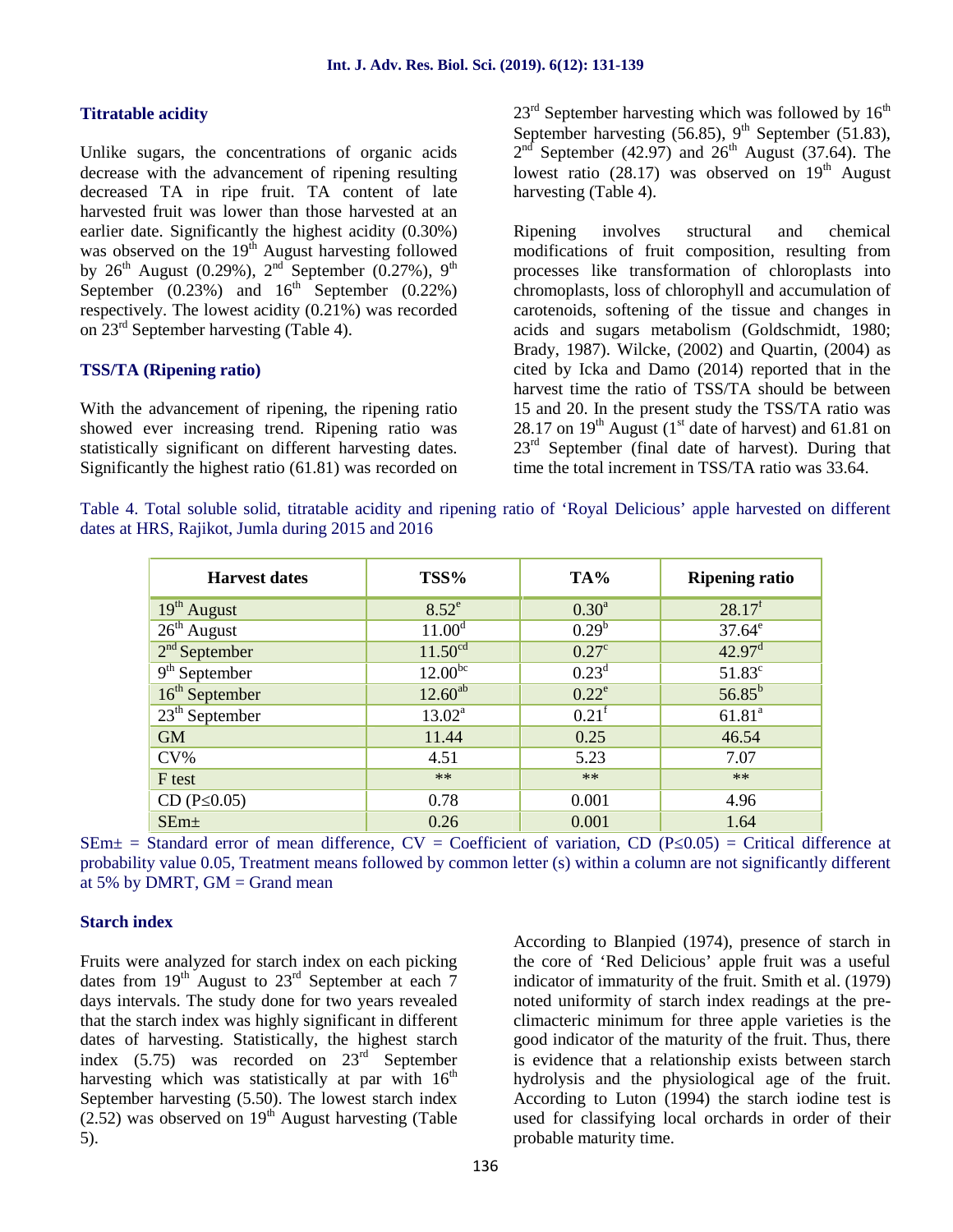#### **Int. J. Adv. Res. Biol. Sci. (2019). 6(12): 131-139**

Table 5. Starch index of 'Royal Delicious' apple harvested on different dates at HRS, Rajikot, Jumla during 2015 and 2016

| <b>Harvest dates</b>      | <b>Starch index</b> |
|---------------------------|---------------------|
| 19 <sup>th</sup> August   | $2.52^e$            |
| $26th$ August             | 4.00 <sup>d</sup>   |
| $2nd$ September           | 4.50 <sup>cd</sup>  |
| 9 <sup>th</sup> September | $5.01^{bc}$         |
| $16th$ September          | $5.50^{ab}$         |
| $23th$ September          | $5.75^{\mathrm{a}}$ |
| <b>GM</b>                 | 4.55                |
| $CV\%$                    | 7.77                |
| F test                    | $**$                |
| CD (P 0.05)               | 0.53                |
| SEm <sub>±</sub>          | 0.18                |

 $SEM\pm$  = Standard error of mean difference, CV = Coefficient of variation, CD (P 0.05) = Critical difference at probability value 0.05, Treatment means followed by common letter (s) within a column are not significantly different at 5% by DMRT,  $GM = Grand$  mean

## **Conclusion**

Jumla is the most important apple producing district of Karnali province of Nepal. Early harvest period of apple coincided with important festival of Nepal like Teej, Dashain and Deepawali that increases the market price of apple. Growers are also willing to harvest apple as earliest as possible due to the problem of theft. This study suggested the apple growers to harvest 'Royal Delicious' apple from first week of September for storage and a week delayed harvesting of apple for fresh consumption. It is also recommended that harvesting date should be adjusted in warmer or cooler growing year depending upon the prevailing climatic condition.

## **Acknowledgments**

Authors would like to extend their sincere thanks to all the technical staffs of Horticultural Research Station, Rajikot, Jumla for their cordial help during sampling and laboratory analysis.

## **Conflict of Interest**

The authors declare that there is no conflict of interest regarding the publication of this manuscript.

## **Authors' contribution**

B. Chalise: Designed and performed experiment, analyze data and wrote the paper.

R.K. Giri: Performed experiment, data recorded.

## **References**

- Argenta, L.C., Bender, R.J., Kreuz, C.L. and Mondardo, M. 1995. Maturity patterns and harvesting indices of apple cultivars 'Gala', 'Golden Delicious' and 'Fuji'. Pesquisa Agropecuaria Brasileira, 10: 1259-1266.
- Baumann, H. 1994. Optimum harvest date of some apple varieties in the Rhine land from 1989-1992. Proceeding of the Meeting of Working Group on Optimum Harvest, Jun. 9-10, Lotus, Norway, pp: 33-38.
- Beattie, B.B. and Wild, B.L. 1973. Assessing harvest maturity of 'Granny Smith' apples for export. The agricultural gazette of New South Wales, 84: 30- 33.
- Blanpied, G.D. 1974. A study of indices for earliest acceptable harvest of Delicious apples. Journal of the American Society of Horticultural Science, 99: 537-539.
- Brady, C.J. 1987. Fruit ripening. Annual. Review. Plant Physiology, 38:155-178. doi: 10.1146/ annurev. pp. 38. 060187.001103.
- Braun H., Brosh, B., Ecker, P. and Krumbock, K. 1995. Changes in quality of apples before, during and after CA-cold storage. Obstau Fruchteverwert,  $45.143 - 206$
- De Castro, E., Biasi, W. and Mitcham E.J. 2007. Quality of 'Pink Lady' apples in relation to maturity at harvest, pre-storage treatments, and controlled atmosphere during storage. Horticultural Science, Alexandria, 42(3):605-610.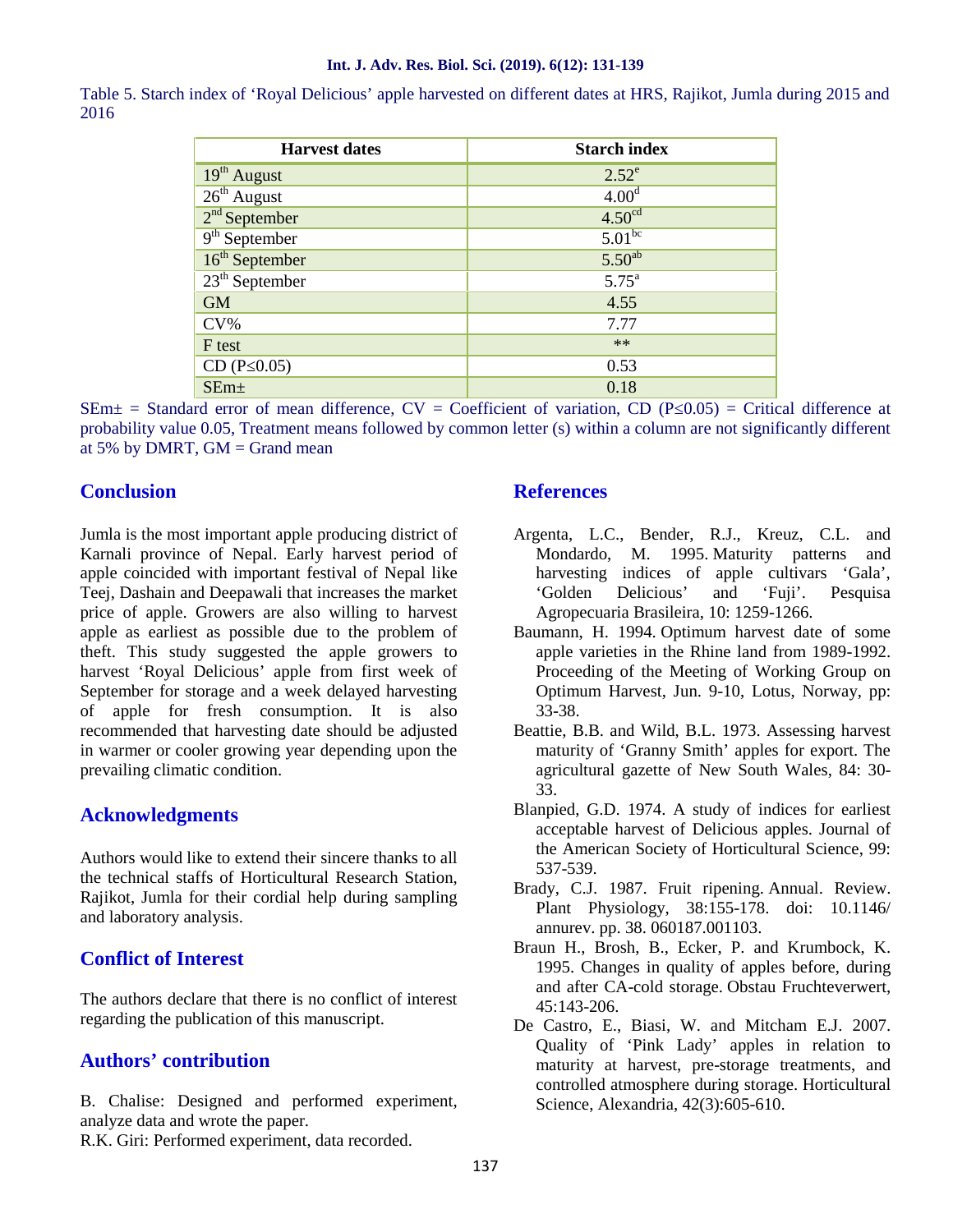- De Long J.M., Prange, R.K., Harrison, P.A., Shofield, R.A. and de Ell, J.R. 1999. Using the Streif index as a final harvest window for controlled atmosphere storage of apples. Hortscience, 34:1251- 1257.
- Farooq, R.A. and Khan, I. 2012. Physico-chemical quality of apple cv. 'Gala' fruit stored at low temperature. FUUAST Journal of Biology, 2: 103- 107.
- FDD, 2015. Annual Progress Report, 2071/072 (2014/15). Fruit Development Directorate, Kirtipur, Kathmandu, Nepal.
- Goldschmidt, E.E. 1980. Pigment changes associated with fruit maturation and their control. In: Thimann K.V. (ed.) Senescence in Plants. CRC Press Inc., Boca Raton, FL, USA,. pp. 207-217.
- Gomez, K.A. and Gomez, A.A. 1984. Statistical Procedures for Agricultural Research  $(2<sup>nd</sup>$  ed.). John Wiley and Sons, New York, USA.
- Harker, F.R., Kupferman, E.M., Marin, A.B., Gunson, F.A. and Triggs, C.M. 2008. Eating quality standards for apples based on consumer preferences. Postharvest Biology and Technology, Amsterdam, 50(1): 70-78.
- Hribar, J., Plestenjak, A., Simsic, M. and Pitako, D. 1996. Influence of Ecological Conditions on Optimum Harvest Date in Slovenia. Office for Official Publications of the European Communities; Rue Mercier, Luxembourg. pp. 49- 52.
- HRS. 2016. Annual Report, 2071/072 (2015/16). Horticultural Research Station Rajikot, Jumla, Nepal.
- Icka, P. and Damo, R. 2014. Assessment of harvest tine for Red Delicious cv. though harvest indexes in Albania. Bulg.J.Agric.Sci. 20: 628-632.
- Ingle M., D'Souza, M.C. and Townsend, E.C. 2000. Fruit characteristics of York apples during development and after storage. Hortscience, 35:95- 98.
- Juan J.L., Frances, J., Montesinos, E., Camps, F. and Bonany, J. 1999. Effect of harvest date on quality and decay losses after cold storage of 'Golden Delicious' apples in Girona. Acta Horticulture, 485:195–201.doi: 10.17660/ Acta Hortic. 1999. 485. 26.
- Kvikliene, N. and Valiuskaite, A. 2009. Influence of maturity stage on fruit quality during storage of 'Shampion' apples. Scientific Works of the Lithuanian Institute of Horticulture and Lithuanian University of Agriculture, Sodininkyste Ir Darzininkyste, 28(3): 117-123.
- Luton, M.T. 1994. The year of optimum harvest date: Data for the variety 'Coxs Orange Pippin'. Proceedings of a Meeting of the Working Group on Optimum Harvest, Jun. 9-10, Lofthus, Norway. pp: 39-48.
- MOAD. 2017. Statistical information on Nepalese agriculture 2015/16. Ministry of Agricultural Development, Agri-Business Promotion and Statistics Division, Singha Durbar, Kathmandu, Nepal.
- Ng, J. K. T., Schroder, R., Sutherland, P.W., Hallett, I.C., Hall, M.I. and Prakash, R. 2013. Cell wall structures leading to cultivar differences in softening rates develop early during apple (*Malus domestica*) fruit growth. Plant Biology, 13: 183.
- Plotto, A., Azarenko, A.N., Mattheis, J.P. and Mcdaniel, M.R. 1995. 'Gala', 'Braeburn' and 'Fuji' apples: maturity indices and quality after storage. Fruit Varieties Journal, University Park, 49 (3): 133-142.
- Rutkowski, K.P., Michalczuk, B. and Konopacki, P. 2008. Nondestructive determination of 'Golden Delicious' apple quality and harvest maturity. Journal of Fruit and Ornamental Plant Research, 16:39-52.
- Sadler, G.D. and Murphy, P.A. 2010. pH and Titratable Acidity. In: S.S. Nielsen (ed.) Food Analysis 4<sup>th</sup> ed. Purdue University, West Lafayette, USA.
- Smith, R.B., Lougheed, E.C. and Franklin, E.W. 1979. The starch iodine test for determining stage of maturation in apples. Canadian Journal of Plant Science 59: 725-735.
- Streif, J. 1996. Optimum harvest date for different apple cultivar in the 'Bodensee' area; Proceedings of the Working Group on Optimum Harvest Date COST 94; Lofthus, Norway. 9–10 June 1996; pp. 15-20.
- Subedi, G.D., 2018. Characterization and evaluation of apple (*Malus domestica* Borkh.) cultivars and development of appropriate postharvest technology. PhD Dissertation submitted to Institute of Agriculture and Animal Science, Kirtipur, Kathmandu, Nepal.
- Vielma, M.S., Matta., F.B. and Silval, J.L. 2008. Optimal harvest time of various apple cultivars grown in Northern Mississippi. Journal of American Pomological Society, 62:13-20.
- Watkins, C. B., Erkan, M., Nock, J.F, Iungerman, K.A., Beaubry, R.M. and Moran, R.E. 2005. Harvest data effects on maturity, quality, and storage disorders of 'Honeycrisp' apples. HortScience, Salt Lake, 40(1):164-169.